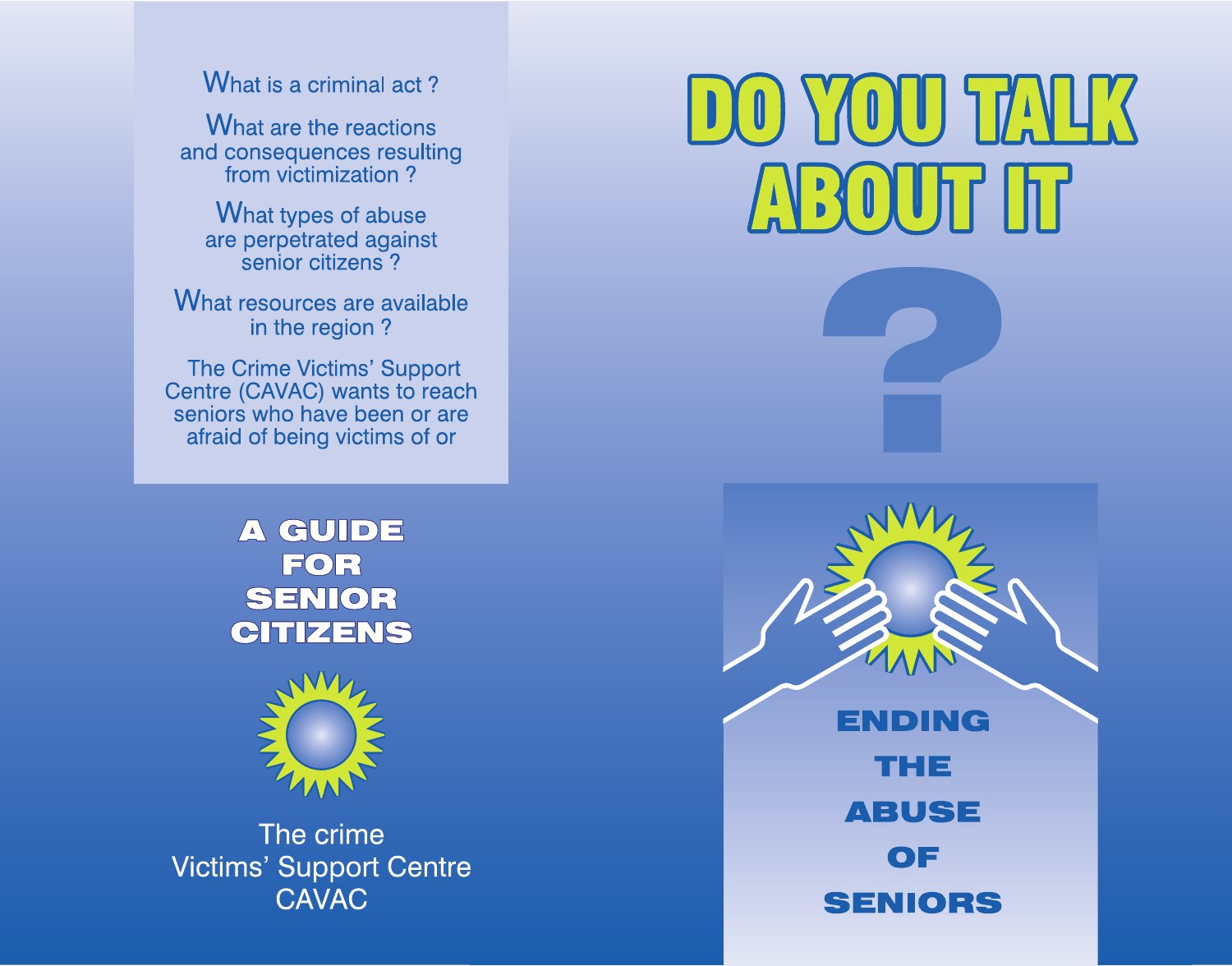This resource guide has been made possible due to financial support from the *Ministère de la Justice du Québec* (Quebec Ministry of Justice).

Only the *Centre d'aide aux victimes d'actes criminels de la région de Trois-Rivières* (Trois-Rivières Region Crime Victims' Support Centre) may be considered bound by the contents of this booklet. (CAVAC-TR, Tel. No.: 819-373-0337)

Project directed by: Sylvie Biscaro

Designed and written by: Guylaine Magny and the Trois-Rivières CAVAC team.

Title page designed by: Richard Normandin

Layout and computer graphics: Alinéart

Acknowledgements: The Trois-Rivières CAVAC wishes to thank all the people who contributed directly or indirectly to the creation of this booklet.

ISBN 2-9803733-1-1 Legal deposit - *Bibliothèque nationale du Québec*, 1994 Legal deposit - National Library of Canada, 1994

*Reproduction authorized with full credit only.*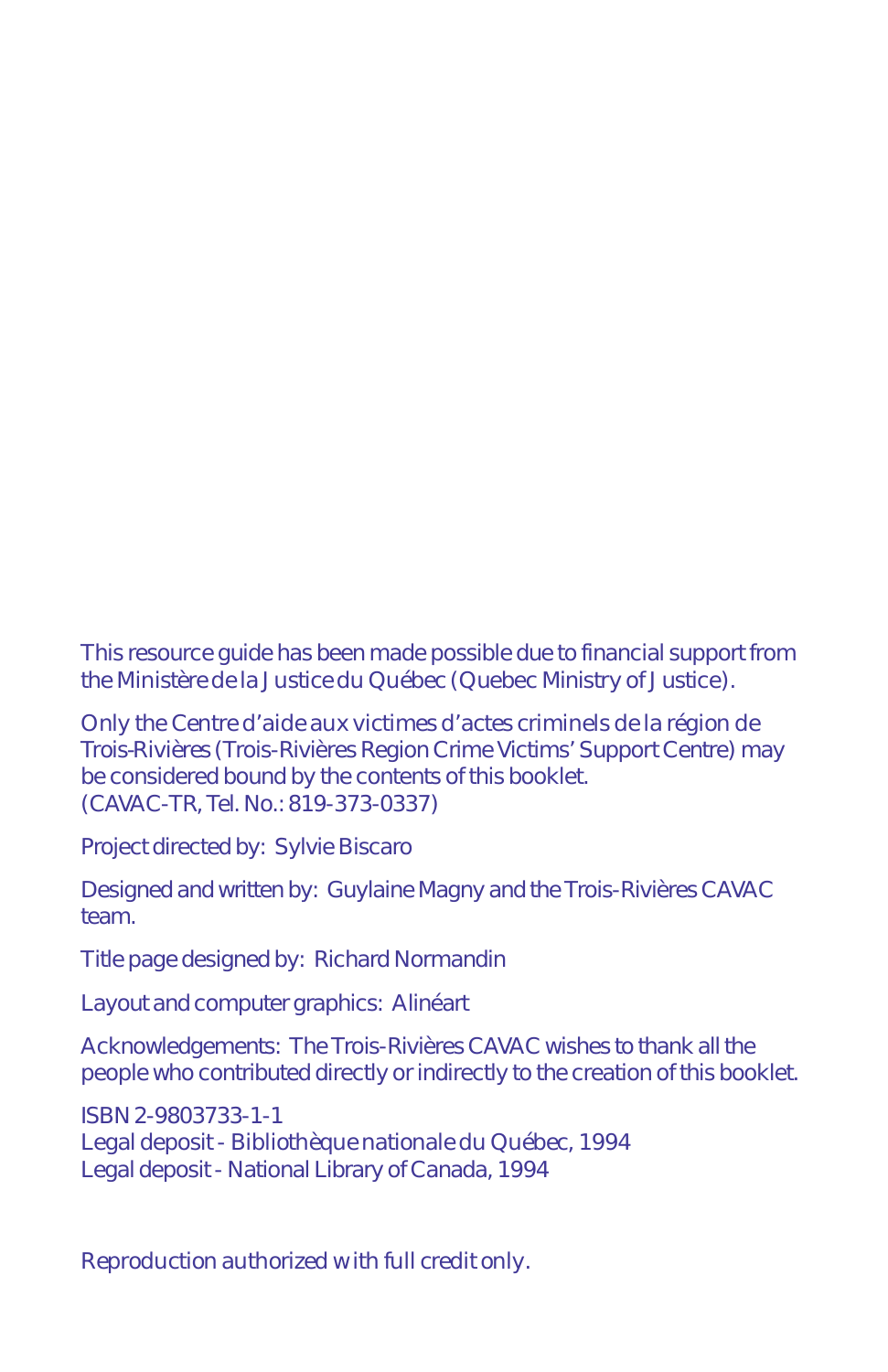

| <b>INTRODUCTION</b>                                              | 5              |
|------------------------------------------------------------------|----------------|
| <b>WHAT IS A CRIMINAL ACT?</b>                                   | 6              |
| <b>THE VICTIM'S REACTIONS</b>                                    | $\overline{7}$ |
| THE CONSEQUENCES OF VICTIMIZATION                                | 8              |
| <b>IF YOU ARE THE VICTIM OF A CRIMINAL ACT</b>                   | 11             |
| <b>IF YOU WITNESS A CRIMINAL ACT</b>                             | 12             |
| <b>NEGLIGENCE</b>                                                | 13             |
| <b>TYPES OF ABUSE</b>                                            | 13             |
| <b>IF YOU ARE A VICTIM OF ABUSE</b>                              | 16             |
| <b>IF YOU THINK AN INDIVIDUAL IS A VICTIM</b><br><b>OF ABUSE</b> | 16             |
| THE CRIME VICTIMS' SUPPORT CENTRE<br>(CAVAC)                     | 17             |
| PREVENTION TIPS                                                  | 18             |
| <b>TELEPHONE NUMBERS OF RESOURCES</b>                            | 20             |
| <b>REFERENCE DOCUMENTS</b>                                       | 22             |
|                                                                  |                |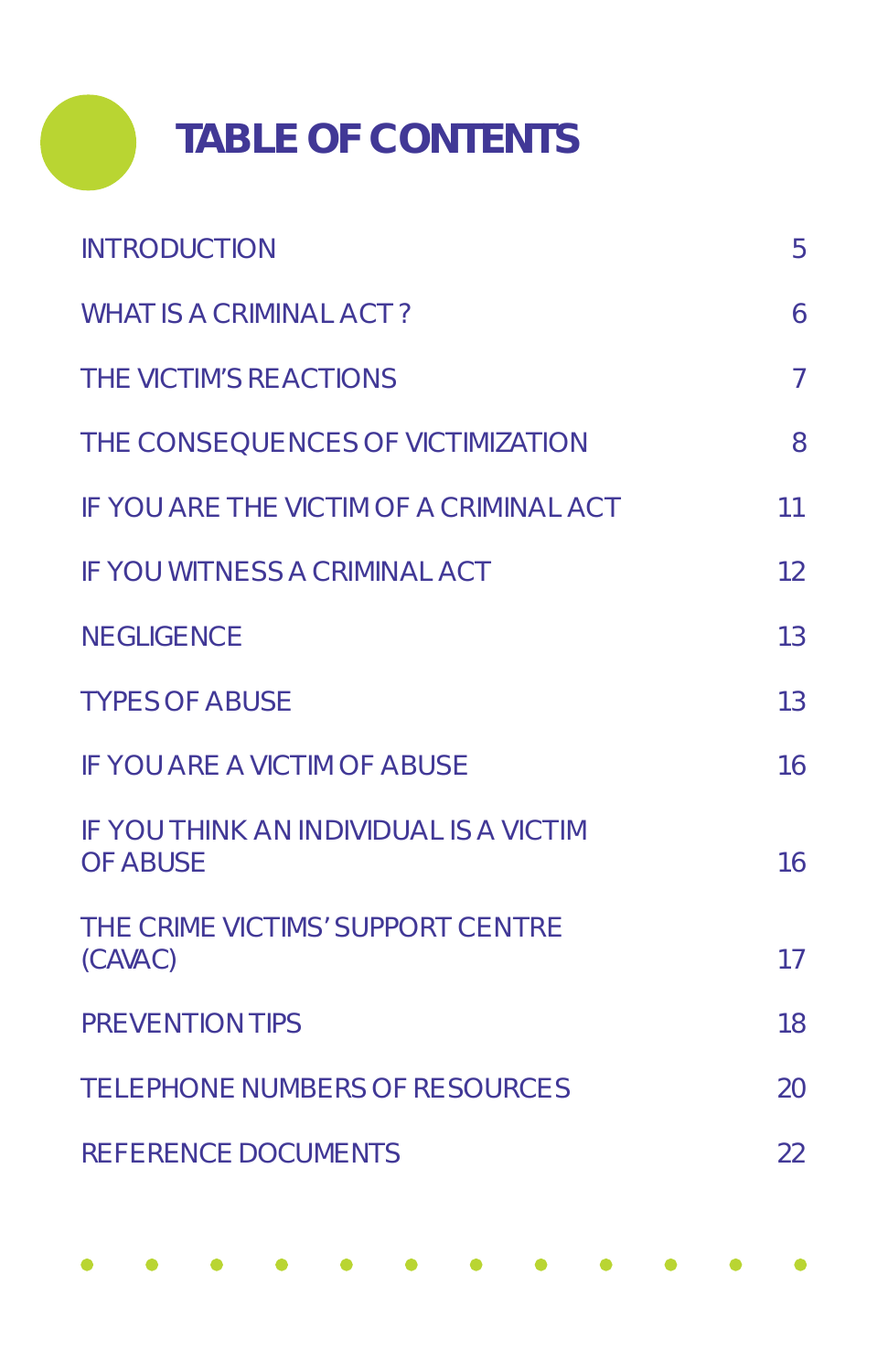Your experience turns out to be informative Your memories prove to be numerous

Share them

Listen to others

By talking about them

You will break the isolation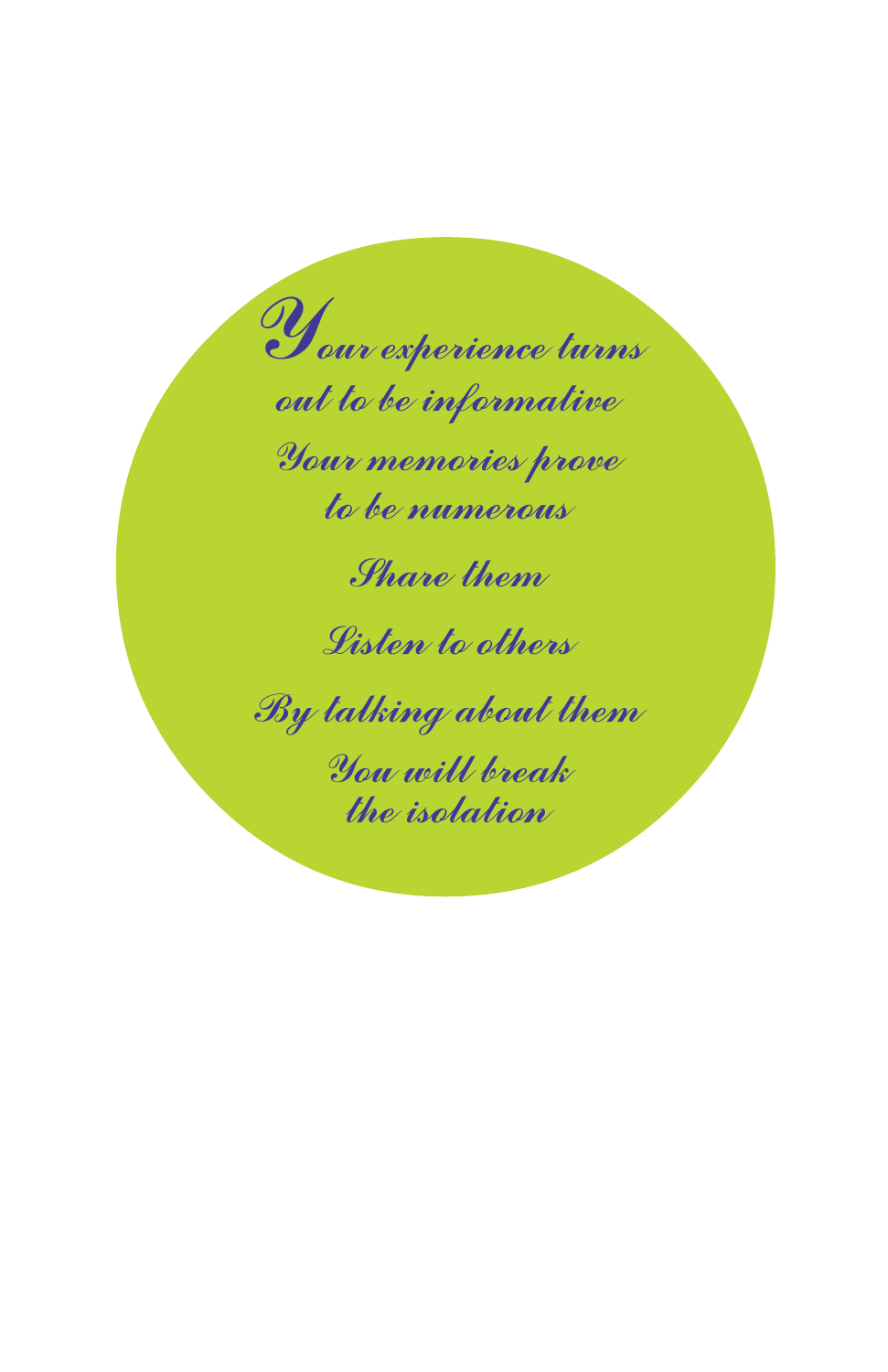

- *What is a criminal act?*
- *What are the reactions and consequences resulting from victimization?*
- *What types of abuse are perpetrated against senior citizens?*
- *What resources are available in the region?*

The Trois-Rivières Region Crime Victims' Support Centre (CAVAC) wants to reach seniors who have been or are afraid of being victims of or witness to a criminal act.

The information included in this booklet about the different types of abuse and their related indicators will enable you to recognize acts perpetrated against you or someone you are close to. It will guide you in taking action to seek the help you need.

You will also find prevention tips which will increase your safety at home or when you go out.

We invite you to carefully read the information contained in this guide.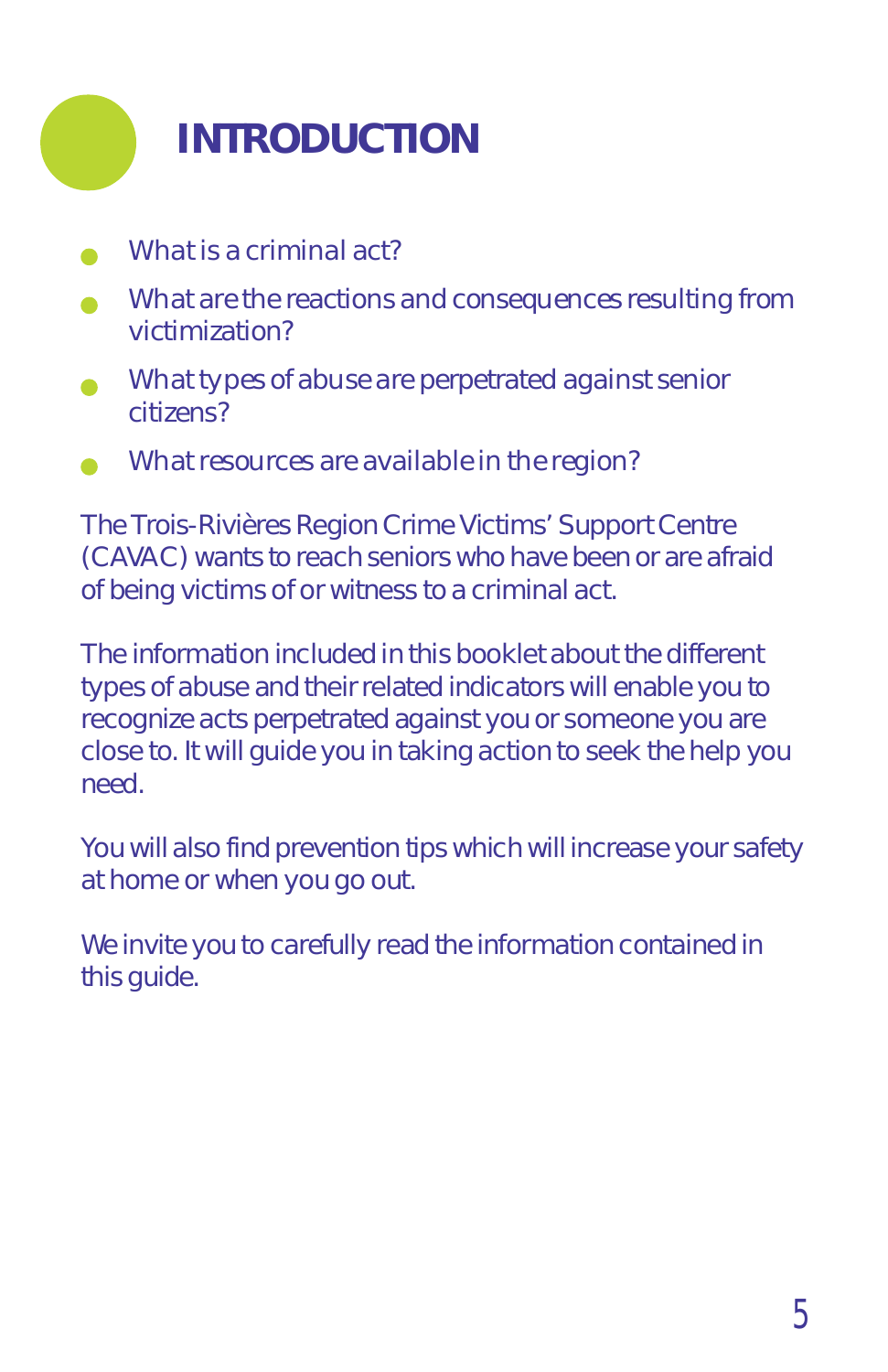# **WHAT IS A CRIMINAL ACT?**

*A criminal act is a violation, by action or omission, which breaks a law enacted by the government for the purpose of ensuring law and order and the personal safety of individuals and their property, as well as public safety.*

### **THERE ARE TWO TYPES OF CRIME:**

### *Personal crimes*

Example: As you are walking on the sidewalk, an individual attempts to steal your handbag and throws you on the ground, inflicting bodily injury.

### *Household crimes*

Example: While you are absent from your home, individuals enter it by breaking a window, grab your jewels and leave the scene.

> *Being the victim of a crime or abuse leads to certain reactions and consequences that may affect your daily life. The intensity of the resulting emotions varies from one person to the next. But no matter what, the reactions and consequences experienced by th the victim are normal.*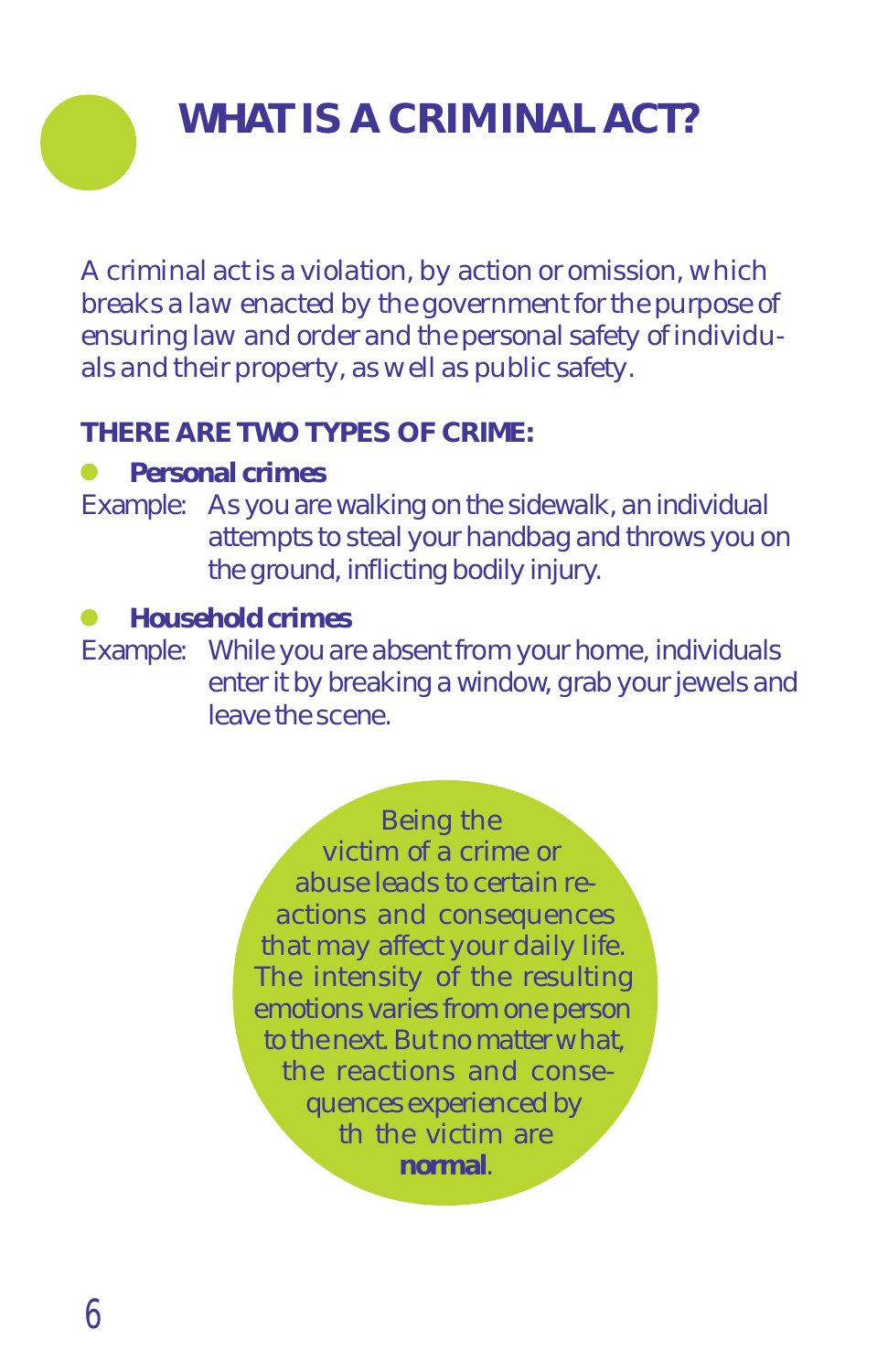

### **DURING THE CRIME**

- $\bullet$ Fear of dying
- $\bullet$ Dread reaction (fright, terror, etc.)
- $\bullet$  Intense physical and/or psychological reactions (paralysis, hysteria, palpitations, trembling, etc.)
- $\bullet$ Feelings of captivity and powerlessness
- $\bullet$ Feeling he or she is living a nightmare
- $\bullet$ Feeling the abuser bears him or her a personal grudge

### **IMMEDIATELY FOLLOWING THE CRIME**

- $\bullet$ **Disorientation**
- $\bullet$ Apathy: impression of not feeling anything
- $\bullet$ Denial: refusal to acknowledge what happened
- $\bullet$ Feeling isolated and alone
- $\bullet$ Feeling powerless
- $\bullet$ Being in shock

### **DURING THE FOLLOWING DAYS**

- $\bullet$  Questioning his or her physical, psychological and mental condition
- $\bullet$ Hope of becoming like he or she was before
- $\bullet$  Acute crisis periods – physical and emotional reactions (insomnia, loss of appetite, nervousness, etc.)
- $\bullet$ Emotional ambivalence
- $\bullet$ Sudden mood changes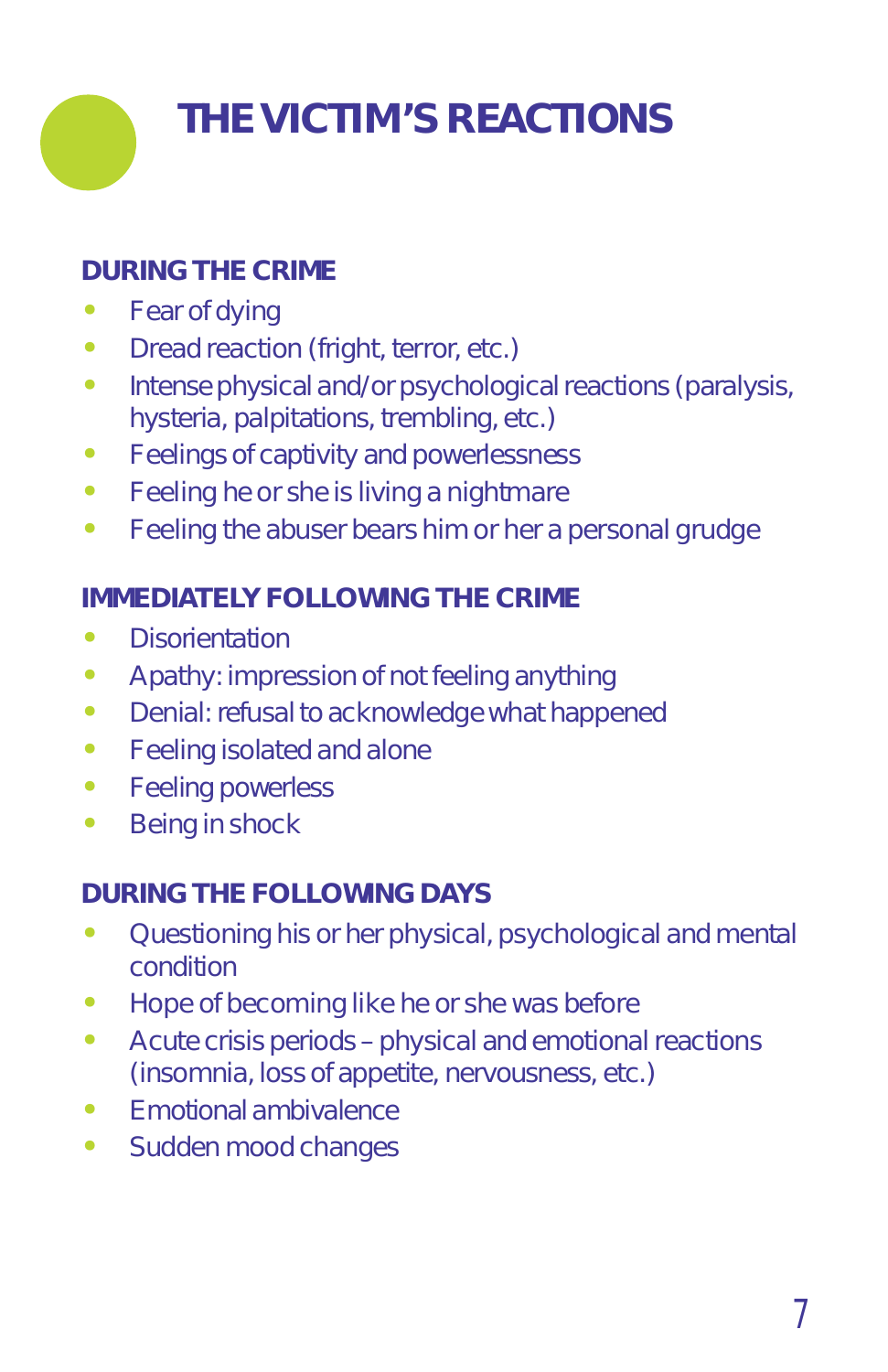### **DURING THE FOLLOWING MONTHS**

- $\bullet$ **Aggressiveness**
- $\bullet$ **Hatred**
- $\bullet$ Periodic feelings of reliving the crime
- $\bullet$ Persistent fear in a specific situation or in general
- $\bullet$ Change in his or her perception of life
- $\bullet$ End of the acute phase of depression
- $\bullet$ Mood becomes more stable
- $\bullet$ Thinking less about the crime, without forgetting anything

# **THE CONSEQUENCES OF VICTIMIZATION**

### **PHYSICAL CONSEQUENCES**

- $\bullet$  Digestive problems or disorders (loss or increase of appetite, constipation, nausea, etc.)
- $\bullet$ **Trembling**
- $\bullet$ High blood pressure
- $\bullet$  Respiratory disorders (asthma attacks, choking feeling, etc.)
- $\bullet$ **Headaches**
- $\bullet$ Energy drop, exhaustion
- $\bullet$ General weakening of the immune system
- $\bullet$ Intolerance to cold or hot flashes
- $\bullet$ Changes in sexual habits
- $\bullet$ Insomnia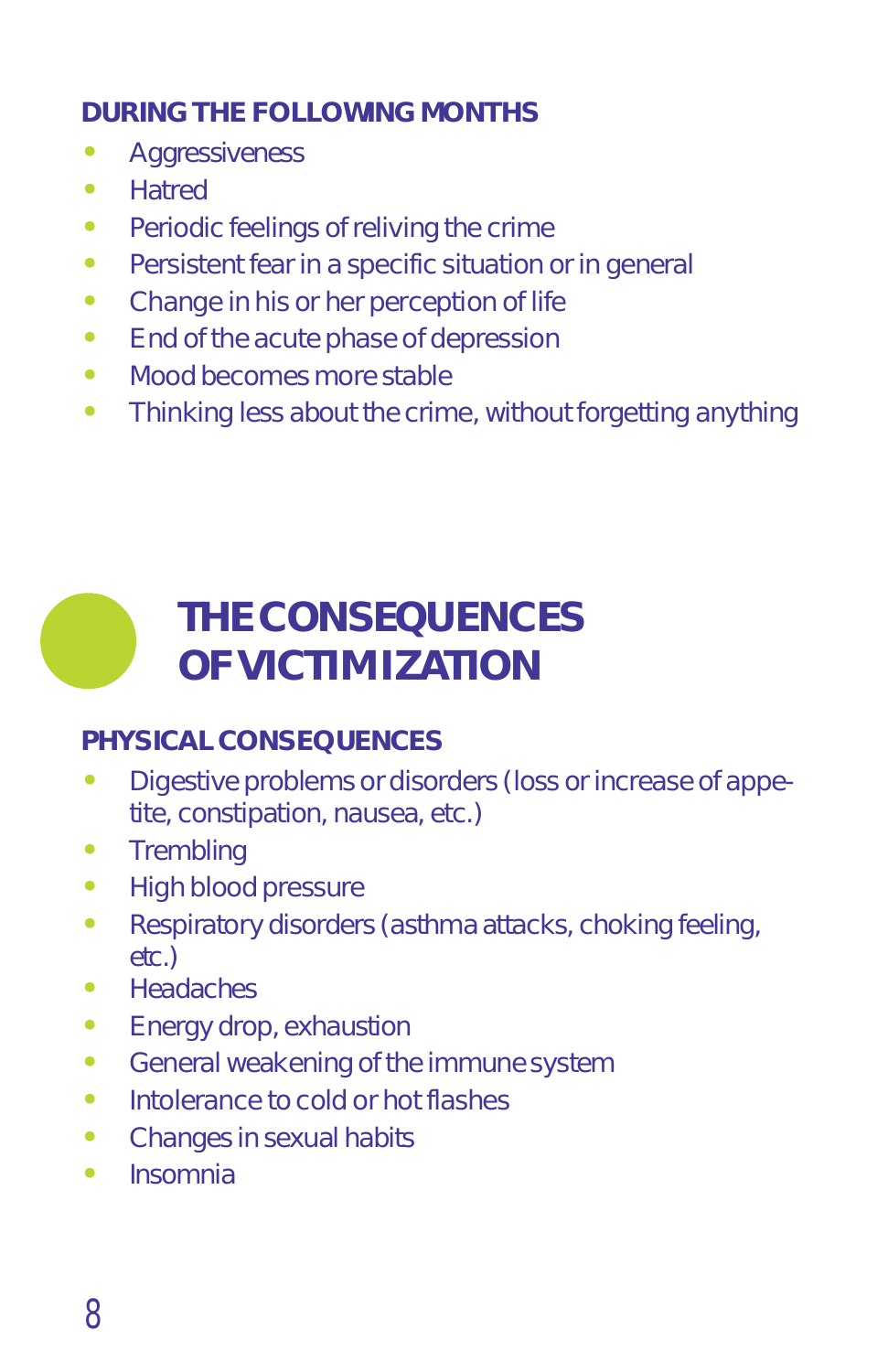#### **PSYCHOLOGICAL CONSEQUENCES** Ĩ,

- **Anxiety** Ĭ.
- Depressive disorder Ĭ.
- **Anger**
- $\bullet$  Self-doubt Ĭ.
- Lessening of personal assertion Ĭ.
- **Mistrust**  $\ddot{\bullet}$
- Constant fear
- $\bullet$  Phobias Ĭ,
- Feeling of loss of control Ĭ.
- Feeling of powerlessness  $\bullet$
- Feeling of distress  $\ddot{\bullet}$
- Guilt feelings
- $\bullet$  Feelings of shame Ĭ,
- Feeling of aloneness Ĭ.
- Feeling of having had an unfair experience  $\ddot{\bullet}$
- Constantly recurring thoughts Ĭ.
- Nervousness
- Thoughts of suicide

### **PROBLEMS IN MENTAL PROCESSES**

- $\bullet$ Memory loss
- $\bullet$ Diminished attention span
- $\bullet$ Concentration problems
- $\bullet$  Confusion (difficulty making decisions or clarifying priorities)

#### **SOCIAL CONSEQUENCES** Ĭ

- Isolation
- $\bullet$ Marital or family tensions
- $\bullet$  Radical changes in normal activities (avoiding certain places or groups of people)
- $\bullet$  Fear of being alone, inability to live alone psychological consequences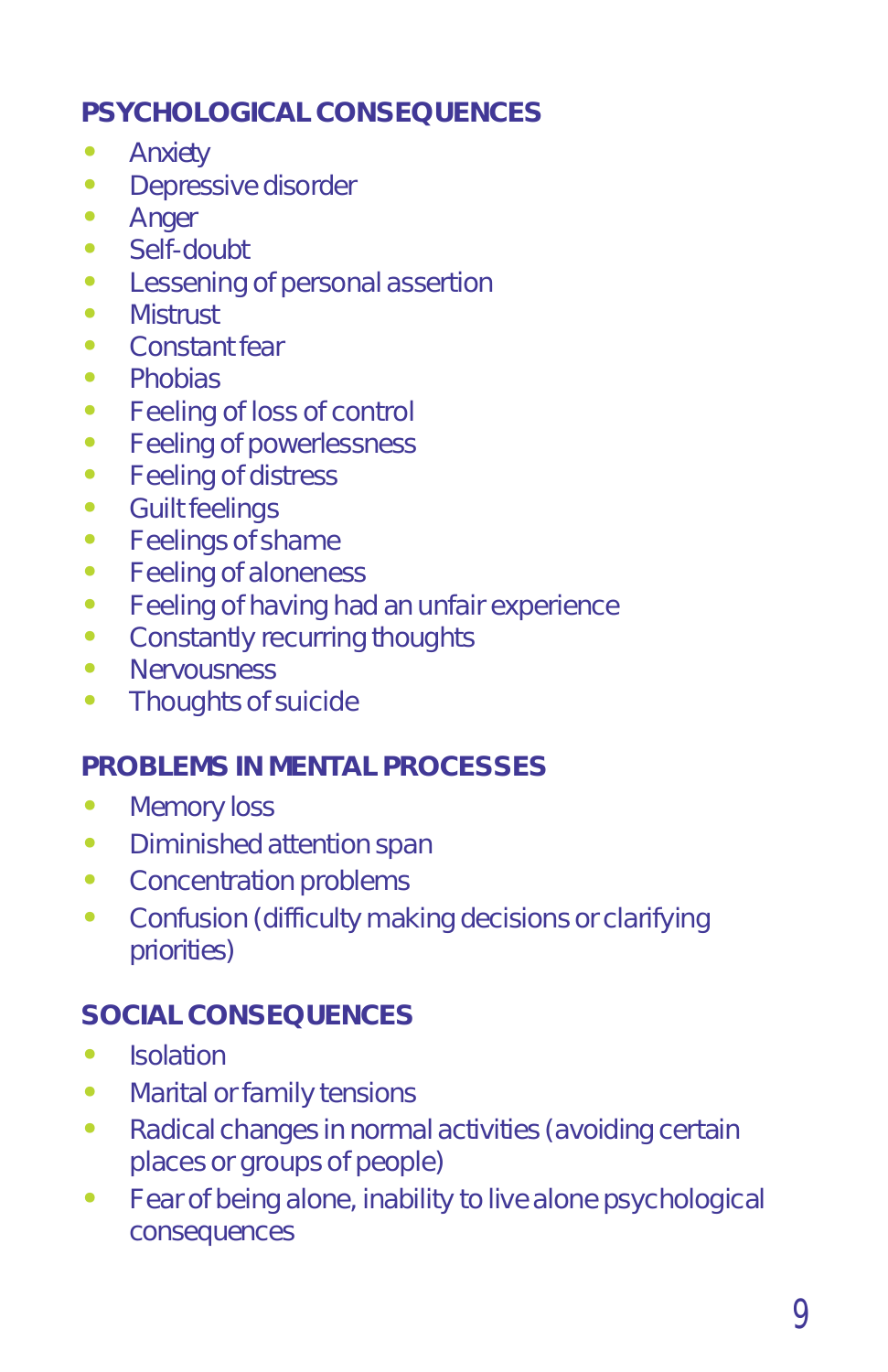- $\bullet$ Increase in consumption of alcohol, drugs or medication
- $\bullet$ Rejection of community
- $\bullet$ Fear of going out
- $\bullet$ Loss of trust in strangers

### **FINANCIAL CONSEQUENCES**

- $\bullet$ Material losses (stolen or broken property)
- $\bullet$ Loss of objects with sentimental value
- $\bullet$ Medication costs
- $\bullet$  Medical care not covered by the *Régie de l'assurancemaladie du Québec* (Quebec Health Insurance Board)
- $\bullet$ Hospitalization costs
- $\bullet$ Transportation costs
- $\bullet$ Moving costs
- $\bullet$ Costs related to changing telephone number
- $\bullet$ Legal fees

#### **SPIRITUAL AND EXISTENTIAL CONSEQUENCES** Ĭ

- Loss of Faith, interruption in religious practice
- $\bullet$  Feeling of existential emptiness: Life has no more meaning
- $\bullet$  Change in certain basic values (forgiveness, sense of justice, generosity, respect, etc.)
- $\bullet$ Loss in enjoyment of life
- $\bullet$  Perception changes
	- before victimization: belief in a fair and good world
	- after victimization: difficulty in accepting that someone has intentionally hurt him or her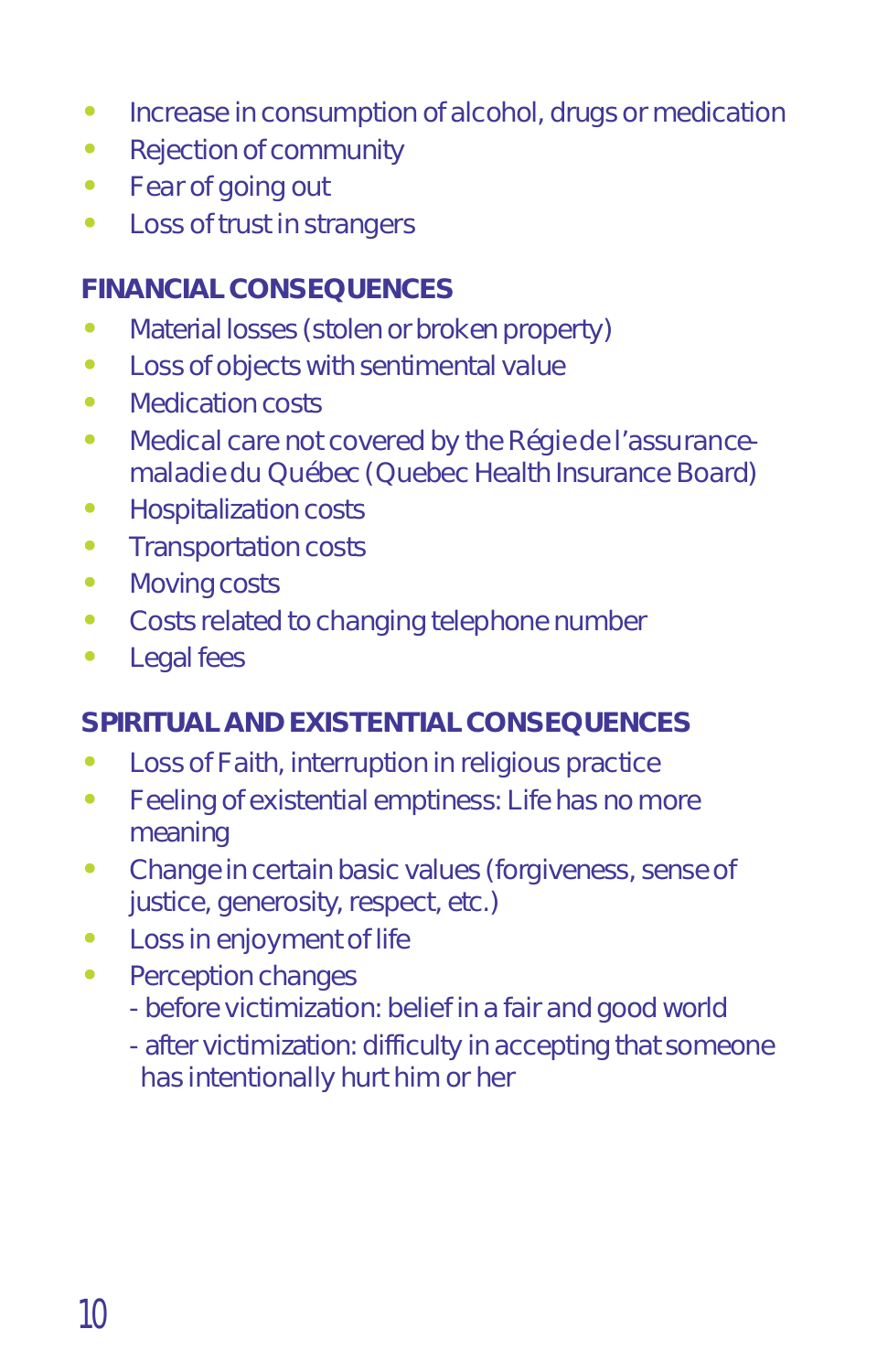# **IF YOU ARE THE VICTIM OF A CRIMINAL ACT**

Consult a physician if you have sustained an injury or if you experience health problems resulting from a criminal act.

You can file a complaint with the Public Security Service. A police officer will meet you and conduct an investigation to identify the person who has committed the crime.

Talk to someone you trust (a parent, a friend, a CLSC case worker, a nurse, your physician, a minister or priest, etc.)

Get information from an employee of the Crime Victims'.  $\bullet$ Support Centre in your region. The **CAVAC** provides free and confidential services specifically designed for individuals who have been the victims of a criminal act. Do not hesitate to call the following telephone number: **373-0337**.

> *An offense perpetrated by an unknown individual ("outside crime") is usually reported to the police. A crime committed by a known individual ("inside crime"), however, is rarely declared to the police.*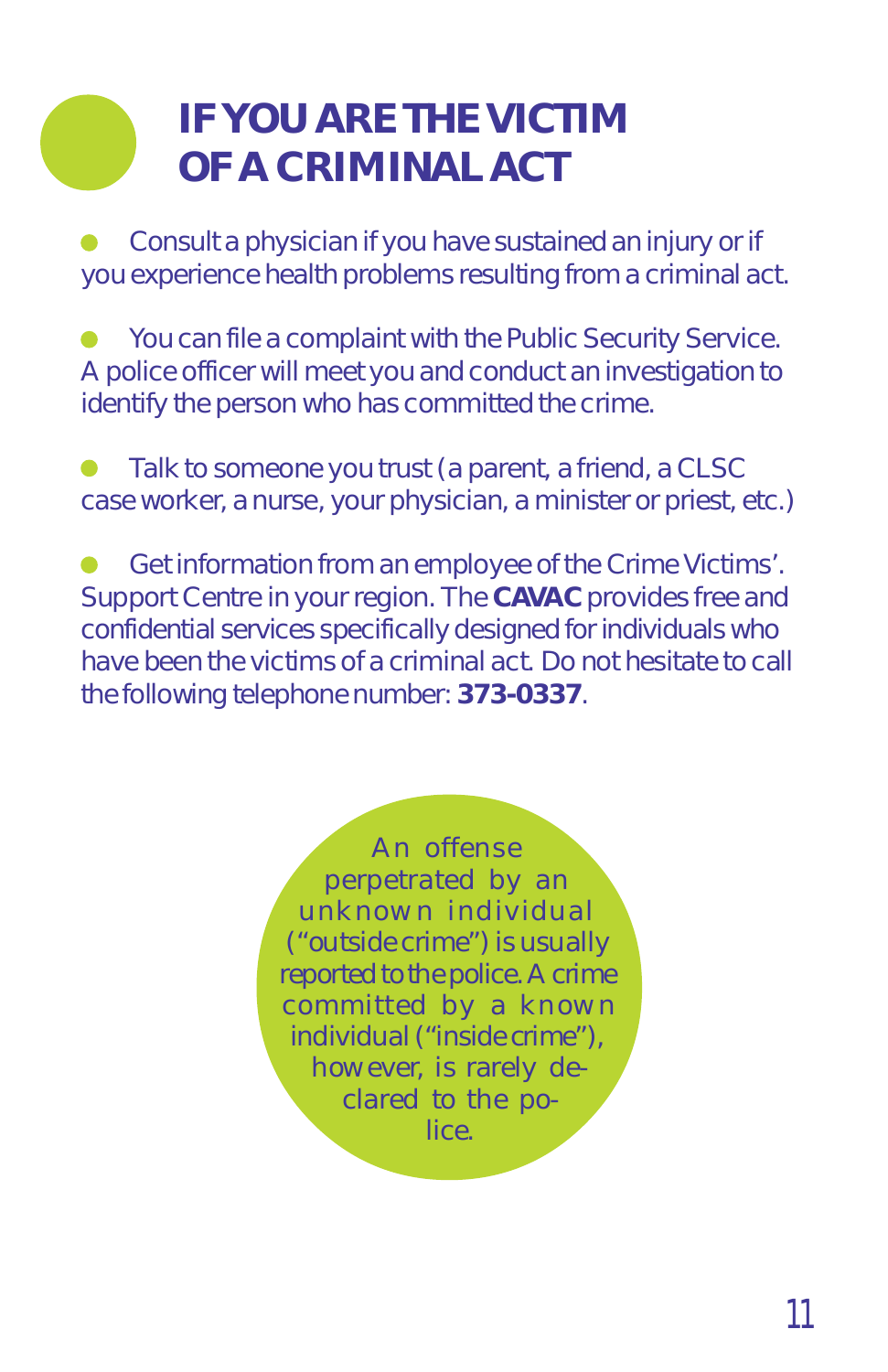# **IF YOU WITNESS A CRIMINAL ACT**

If you witness a criminal act, or have good reason to believe a crime is about to be committed, report it to the police. By doing so, you are preventing further crimes. You do not have to identify yourself.

When you witness a criminal act, try to give the police officer as much information as possible:

### **DESCRIBE**

- the occurrence
- $\bullet$ the place where the crime was perpetrated
- $\bullet$ the people involved
- $\bullet$ the individual who committed the offense
- $\bullet$ the vehicle, if applicable

*Negligence and abuse experienced by seniors are hidden, and even denied, but they are still absolutely wrong.*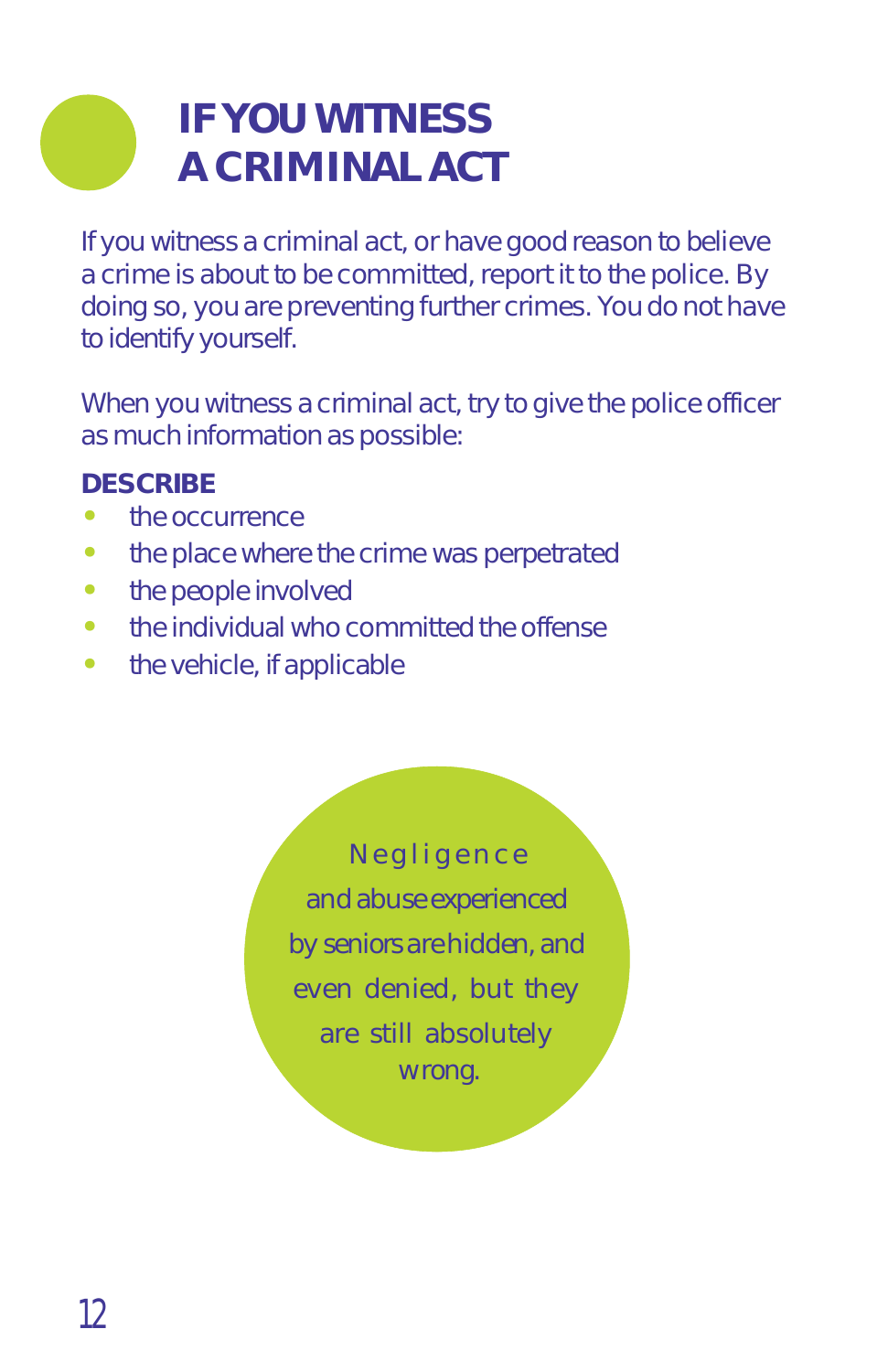# **NEGLIGENCE**

This consists in refusing to take care of the senior, whether deliberately or involuntarily, through laziness or ignorance: abandoning the person, depriving him or her of food, care, companionship or assistance.



### PSYCHOLOGICAL OR EMOTIONAL ABUSE

This consists in injury to the person with respect to their sense of their own worth as a person. The abuse is inflicted through attitudes or behaviour. It is often related to repetitive verbal assault, infantilization, humiliation, isolation, deprivation of human warmth, restriction in social relationships and threats.

## *A few indicators of psychological or emotional abuse:*

- Confusion
- $\bullet$ Self-expression problems
- $\bullet$ Lack of self-confidence
- $\bullet$ Frequent headaches
- $\bullet$ Insomnia
- $\bullet$ Apathy, indifference
- $\bullet$ Depressed condition
- $\bullet$ **Crying**
- $\bullet$ **Nervousness**
- $\bullet$ Inability to make decisions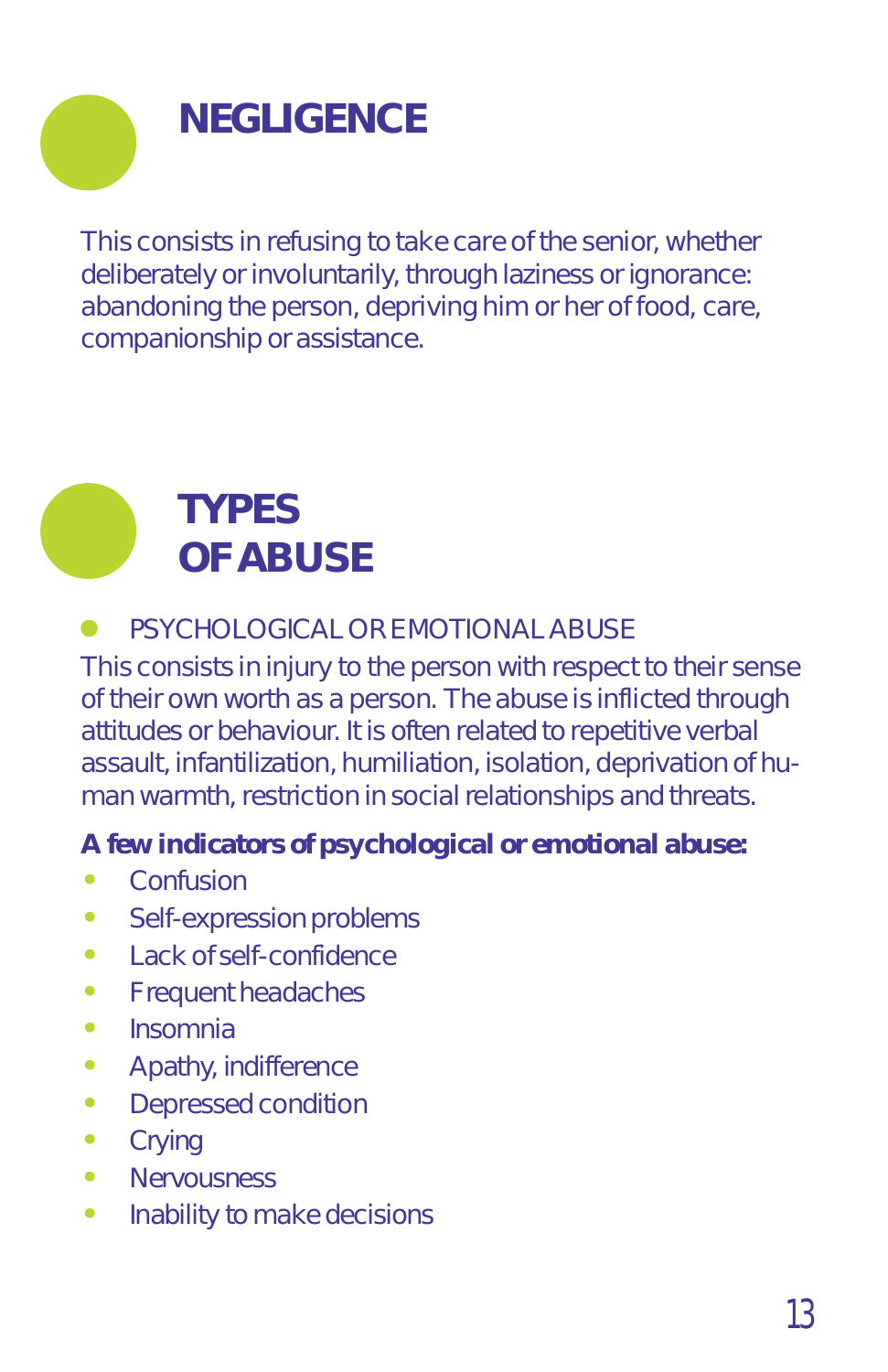### PHYSICAL ABUSE

This consists in deliberately inflicted physical harm or injury. The abuse may take the form of physical assault, violent behaviour, sexual assault or depriving the person of things that are essential to physical well-being, such as: food, personal care and hygiene, or even medical care.

### *A few indicators of physical abuse:*

- Head injuries
- $\bullet$ Broken bones
- $\blacksquare$ Internal lesions
- $\bullet$ Difficulty in moving about
- $\bullet$ **Malnutrition**
- $\bullet$ Vaginal or rectal bleeding
- $\bullet$ **Dehydration**
- $\bullet$ Bad oral hygiene
- $\bullet$ Bad body hygiene
- $\bullet$ Dirty clothing
- $\bullet$ **Cuts**
- $\bullet$ Burns
- $\bullet$ **Bruises**
- $\bullet$ Finger marks
- $\bullet$ Hidden wounds
- $\bullet$  Absence of dental, visual or aural prostheses when these seem necessary

### SOCIAL OR COLLECTIVE ABUSE

This consists in maintaining social prejudices and behaviour patterns which have a tendency to decrease self-esteem and negate the senior's identity or dignity.

### *A few indicators of social or collective abuse:*

- ageism (age discrimination)
- $\bullet$ social indifference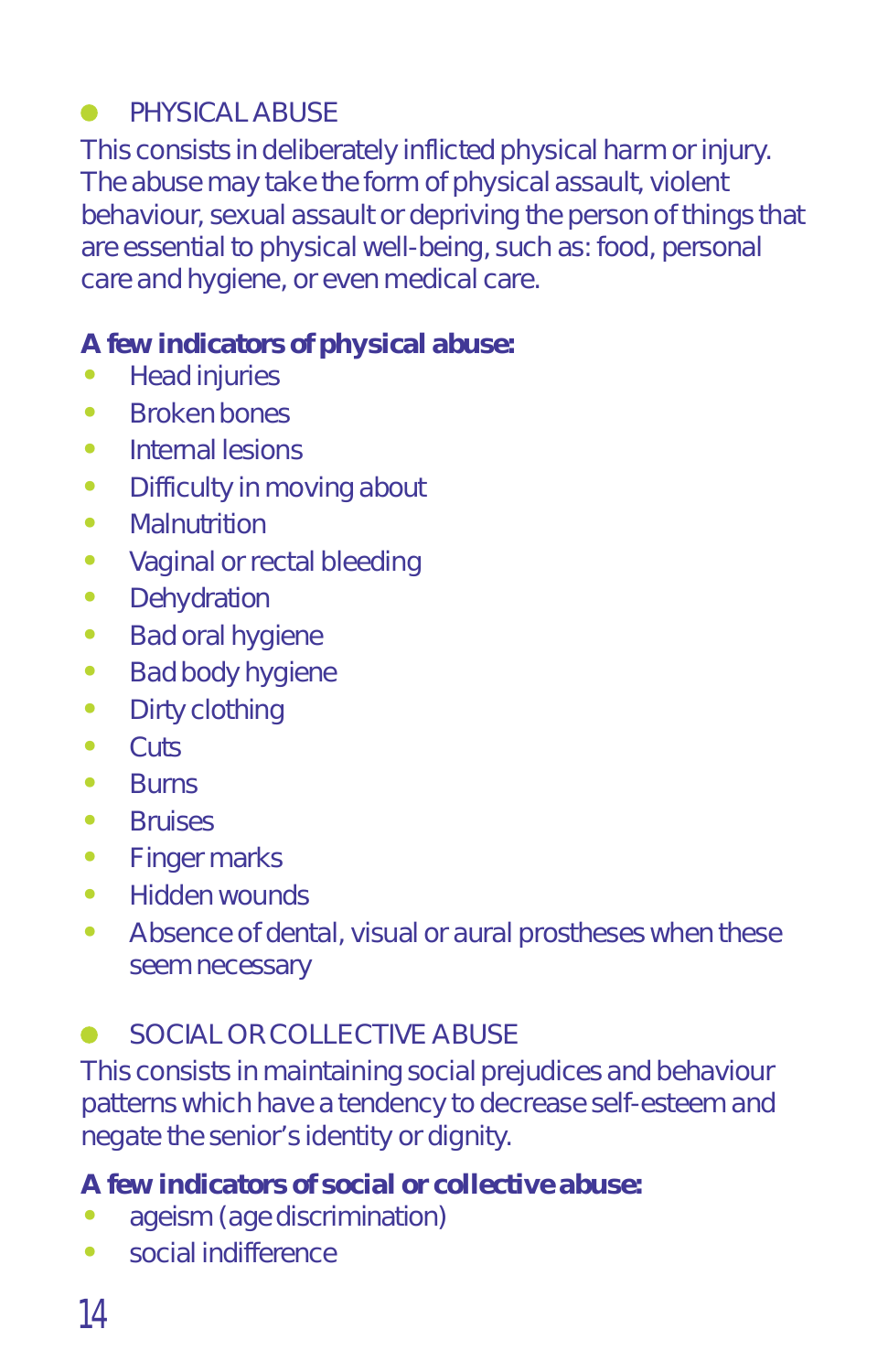### MATERIAL OR FINANCIAL ABUSE

This consists in using the senior's financial or material resources for purposes that are different from his or her needs or interests. This includes misappropriation of funds or property, breach of trust, exploitation, fraud and theft.

# *A few indicators of material or financial abuse:*

- Unpaid bills
- $\bullet$ Unofficial Power of Attorney
- $\bullet$ New will in favor of a single person
- $\bullet$ No management of financial and material assets
- $\bullet$  Material dispossession (gifts of property, valuable items, etc.)
- $\bullet$ Basic needs not met (glasses, dental prostheses, etc.)

#### $\bullet$ ABUSE OF THE RIGHT TO FREEDOM

This consists in acts intended to stop a person from exercising normal control over his or her life, such as forced medical treatment, physical restraint, non-respect of the senior's choices, interference with his or her personal achievements.

## *A few indicators of right to freedom abuse:*

- Absence of decisional power
- $\bullet$ No management of the senior's property
- $\bullet$ Opposition to re-marriage
- $\bullet$ Eviction from an apartment
- $\bullet$ Unjustified withdrawal of a driver's license
- $\bullet$ Control over the senior's outings or visitors
- $\bullet$ Imposition of abusive use of medication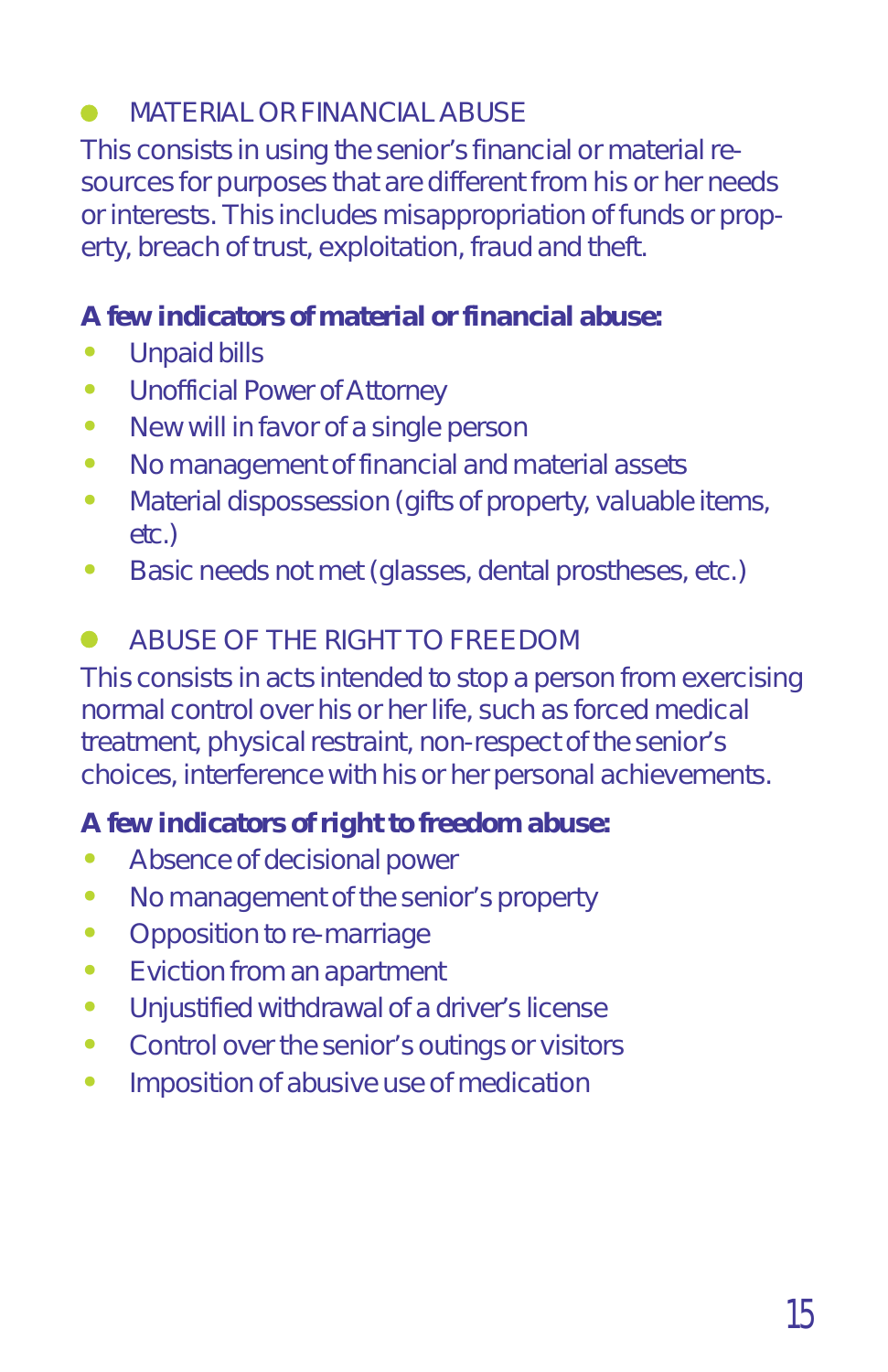# **IF YOU ARE A VICTIM OF ABUSE**

You can file a complaint with the police. If you do not want to be the one to denounce your abuser, confide in someone you trust. This can be a family member, a friend, a CLSC practitioner or case worker, a nurse, your physician, a minister or priest, or someone at the Crime Victims' Support Centre.

# **IF YOU THINK AN INDIVIDUAL IS A VICTIM OF ABUSE**

- $\bullet$  Give him or her a list of emergency telephone numbers (police, ambulance, CLSC, etc.)
- $\bullet$ Establish a relationship based on trust.
- $\bullet$  Listen to him or her and try to determine whether there really is abuse and, if there is, what type of abuse it is.
- $\bullet$  Offer him or her your support, your encouragement and your company.
- $\bullet$ Respect his or her needs and desires.
- $\bullet$ Provide assistance in his or her actions.
- $\bullet$  Inform him or her about the available resources by mentioning the names of the people to contact as well as their coordinates.

# *BREAK THE ISOLATION !*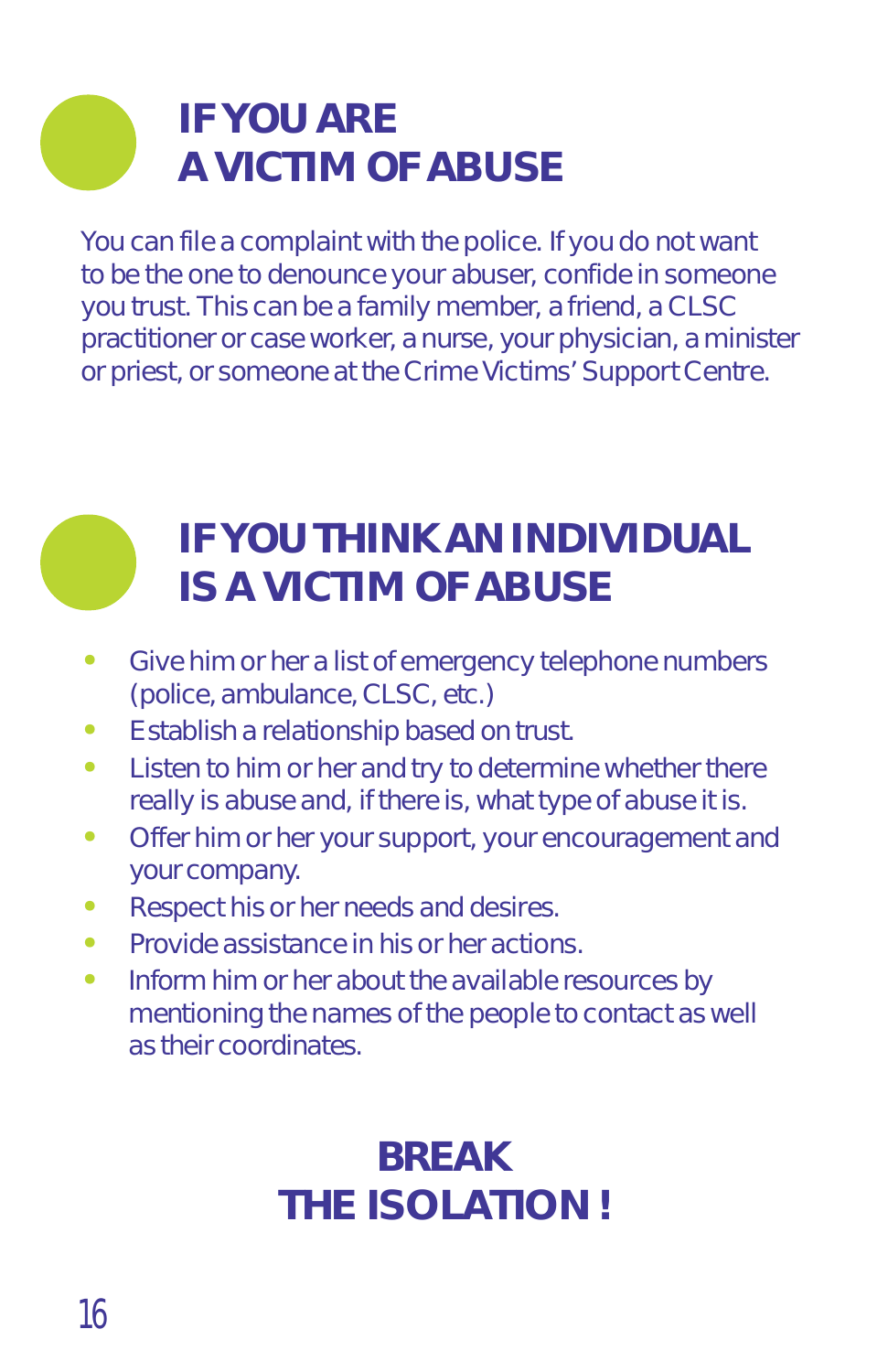# **THE CRIME VICTIMS' SUPPORT CENTRE (CAVAC)**

The **CAVAC** Centre provides services intended to help the victims of criminal acts. Its general purpose is to guarantee that victims' rights are respected. To that end, the **CAVAC** is a special place where victims may contact someone and obtain the following services:

- Ĭ A telephone consultation
- $\bullet$ A warm reception, a listening ear and support
- $\bullet$  Basic information about the judicial process, the rights of crime victims and their legal recourse
- $\bullet$  Support and accompaniment of the victim in his or her dealings with private and public organizations
- $\bullet$  Guidance toward the appropriate legal, medical, social and community resources

### *Services are free of charge and confidential*

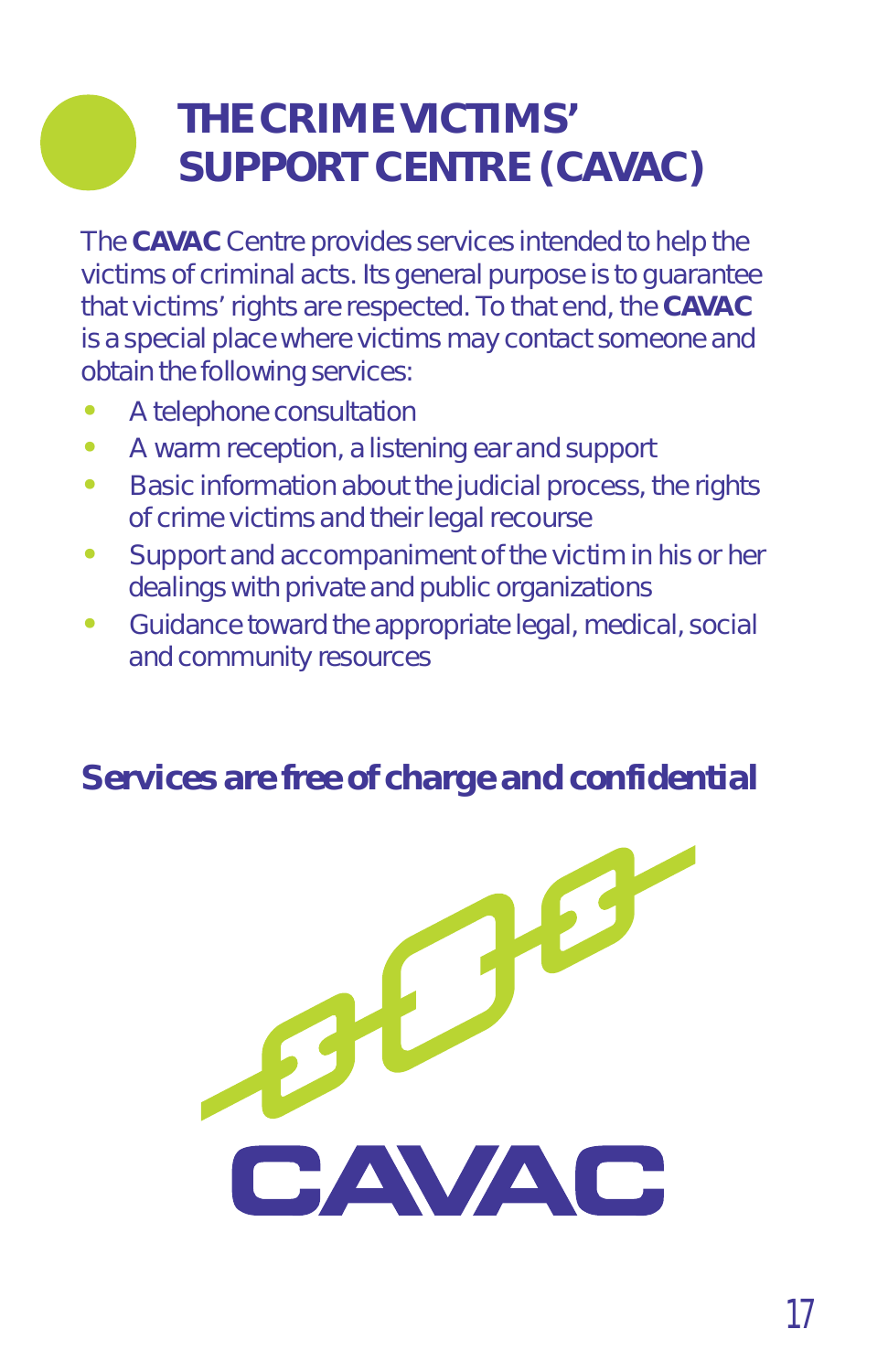

### **GOING OUT**

- $\bullet$ Avoid isolated places, alleys or back streets.
- $\bullet$ Adopt a self-assured attitude.
- $\bullet$ Do not carry large amounts of money.
- $\bullet$  Carry your hand bag under your arm, not over your shoulder.
- $\bullet$ Put your wallet in your coat pocket.
- $\bullet$ Ask someone to come with you when you go out at night.
- $\bullet$  If you feel you are being followed, cross the street and go to the nearest house, store or service station.... and ask someone to call the police.
- $\bullet$  Always make it seem like there is someone in your homeleave the radio or TV on.

### **AT HOME**

- $\bullet$ Keep the doors locked at all times.
- $\bullet$  Make sure your doors, windows and locks are functional and safe.
- $\bullet$  Install a peephole so you can see any visitor who comes to your door.
- $\bullet$  If you have an intercom, do not unlock the door before you know whom you are letting in.
- $\bullet$ Never give information about another person.
- $\bullet$  Put up a sticker that shows there is an alarm system or a watchdog on the premises, even if this is not true.
- Do not hide a key outside your residence.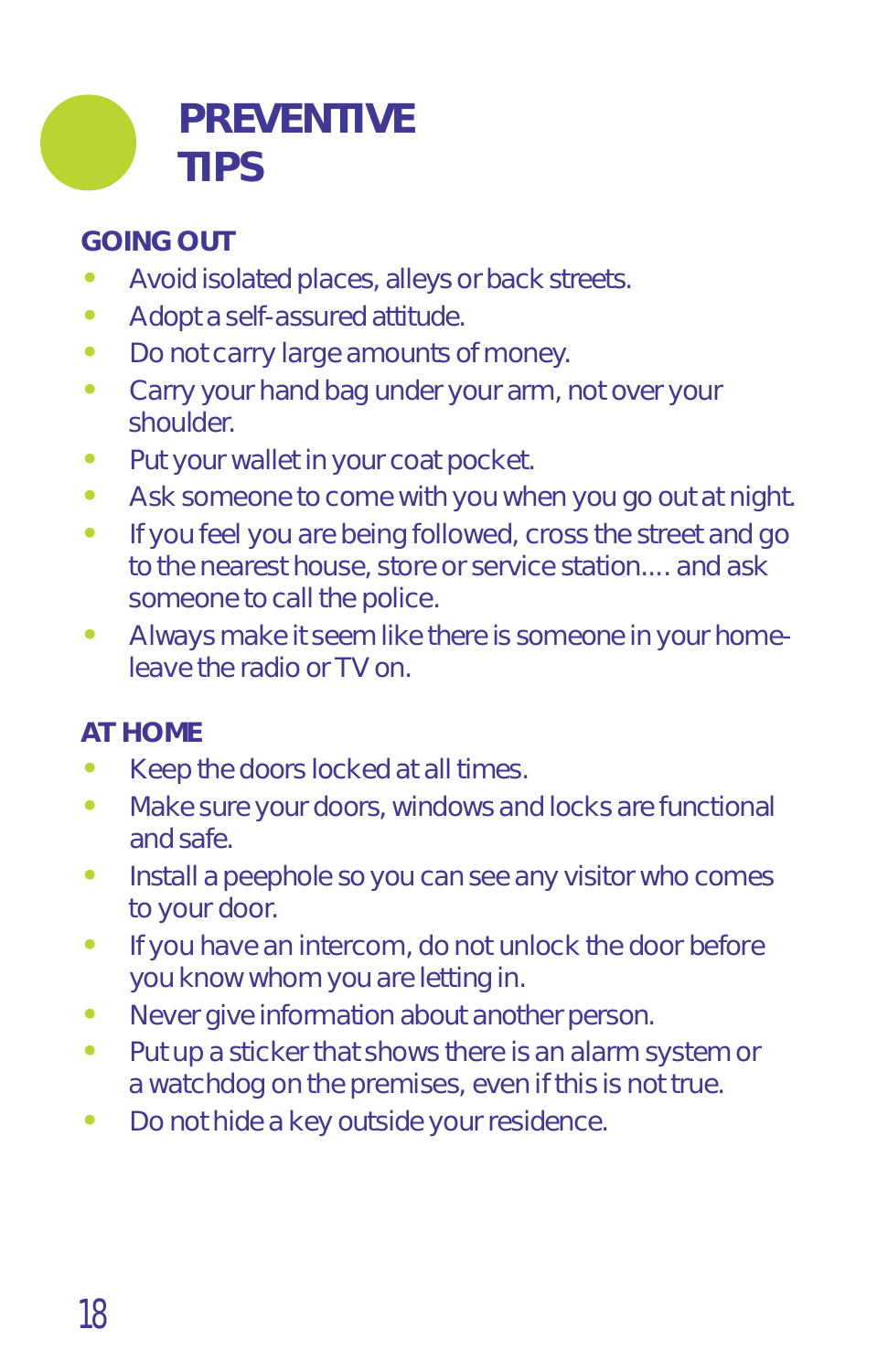### **ON THE TELEPHONE**

- $\bullet$  Program emergency telephone numbers on your phone or have them within easy reach.
- $\bullet$  If someone phones you, do not reveal anything confidential. Never give out personal information, such as your social insurance number, your medical insurance number, your credit card number, your name, your address, etc.
- $\bullet$ Do not say you are living alone.
- $\bullet$  If you receive an embarrassing phone call, hang up. You can then report it to your phone company.
- $\bullet$  If you are being harassed, say that your line is under surveillance by your phone company.
- $\bullet$ If you are threatened, hang up and call the police.

# **MONEY AND PROPERTY**

- Be discreet about your projects, your property and your valuables.
- $\bullet$ Make a last will and testament, and revise it every year.
- $\bullet$  Find out about your financial situation and how it is being managed.
- $\bullet$  Never sign a contract without first understanding it thoroughly.
- $\bullet$  Have your cheques deposited directly into your bank account.
- $\bullet$  Do not commit your money or assets without giving it careful consideration or discussing it with someone.
- $\bullet$  Keep an inventory of all your property and valuables, and verify this on a regular basis.
- $\bullet$ Avoid keeping large amounts of money at home.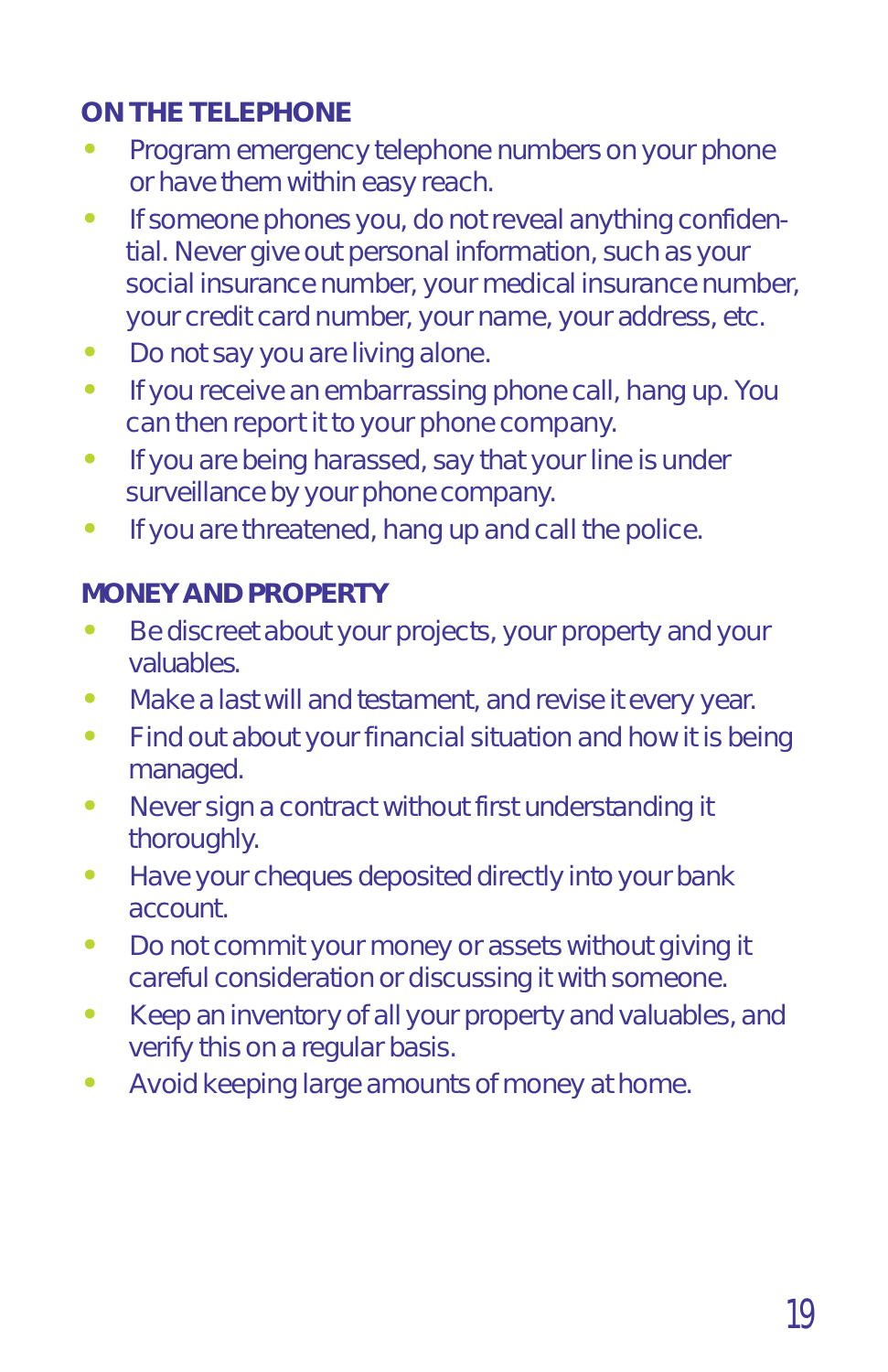# **TELEPHONE NUMBERS OF RESOURCES**

# **AMBULANCE**

|--|--|--|

# **POLICE**

|           | • Cap-de-la-Madeleine Public Security  379-3424 |  |
|-----------|-------------------------------------------------|--|
| $\bullet$ |                                                 |  |
|           |                                                 |  |
|           |                                                 |  |

# **COMMUNITY AND SOCIAL SERVICES**

| $\bullet$ |                                                         |  |
|-----------|---------------------------------------------------------|--|
| $\bullet$ |                                                         |  |
| $\bullet$ |                                                         |  |
| $\bullet$ | Human Rights Commission 1-800-463-5821                  |  |
| $\bullet$ |                                                         |  |
| $\bullet$ | Metropolitan Trois-Rivières Volunteer Centre  378-6050  |  |
|           | Cap-de-la-Madeleine point of service  373-1261          |  |
| $\bullet$ | Quebec Association for the Rights of Retirees           |  |
|           |                                                         |  |
| $\bullet$ | Mauricie Regional Council for Senior Citizens  374-5774 |  |
|           | <b>Senior Citizens' Assistance and Services</b>         |  |
|           |                                                         |  |
| $\bullet$ | <b>Assistance and Accompaniment Services for</b>        |  |
|           | <b>Health Services and Social Services Users</b>        |  |
|           |                                                         |  |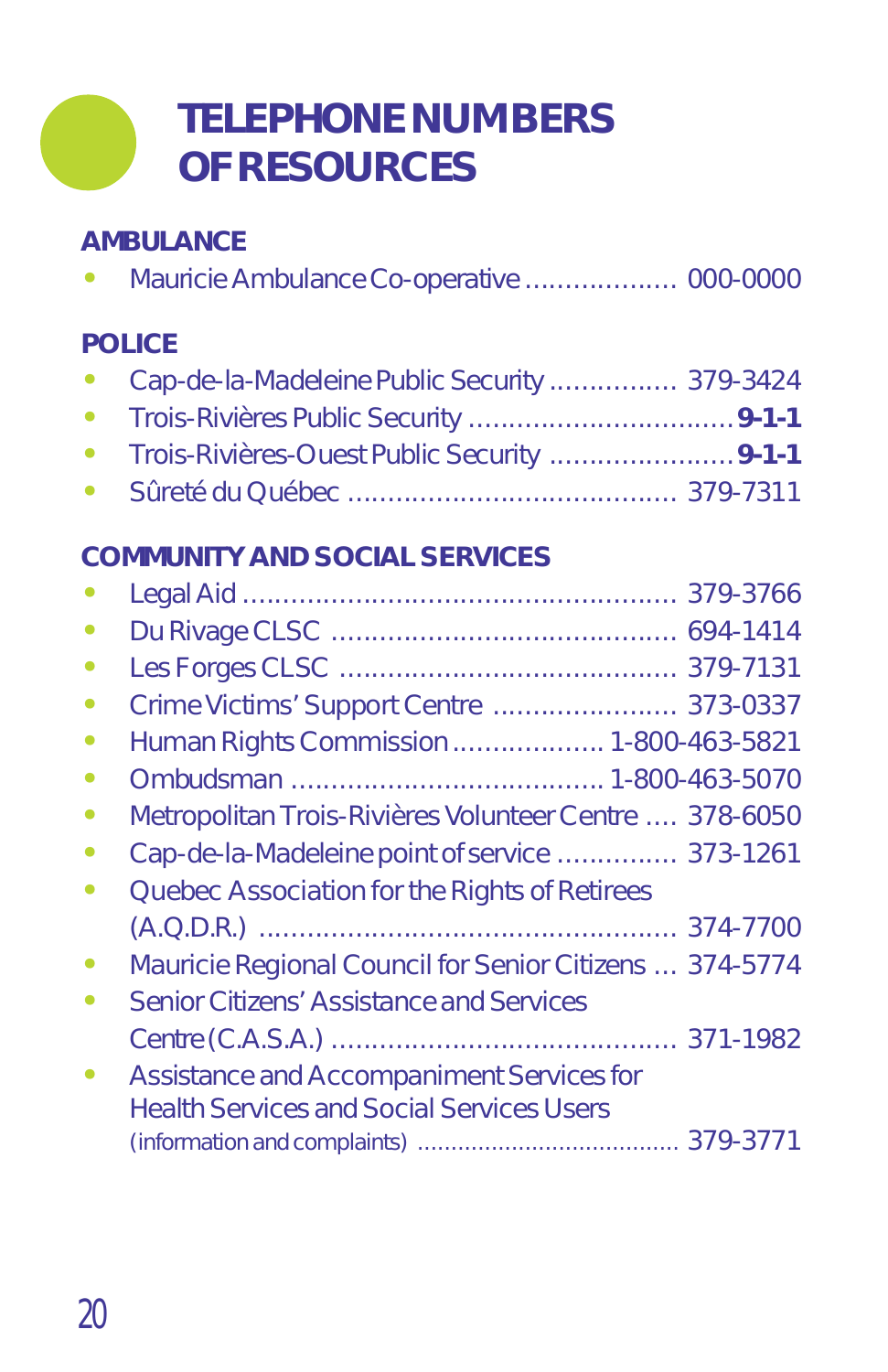## **WOMEN**

| $\bullet$ | <b>Sexual Assault Assistance and Control Centre</b> |  |
|-----------|-----------------------------------------------------|--|
|           |                                                     |  |
| $\bullet$ |                                                     |  |
|           |                                                     |  |
| $\bullet$ |                                                     |  |
|           | • S.O.S. Conjugal Violence  1-800-363-9010          |  |

*For any other information, consult the green pages in your phone directory.*

### **IMPORTANT TELEPHONE NUMBERS**

- $\bullet$ Crime Victims' Support Centre: **373-0337**
- $\bullet$ Doctor:
- $\bullet$ Ambulance: **376-1212 / 9-1-1**
- $\bullet$ Hospital: \_\_\_\_\_\_\_\_\_\_\_\_\_\_\_\_\_\_\_\_\_\_\_\_\_\_\_\_\_\_\_\_\_\_\_\_\_\_\_\_\_
- $\bullet$  $CLSC:$
- $\bullet$ Court-house: **372-4150**
- $\bullet$ Lawyer:
- $\bullet$ Police:
- $\bullet$ Suicide Prevention: **379-9238**
- $\bullet$ Tel-Aide: \_\_\_\_\_\_\_\_\_\_\_\_\_\_\_\_\_\_\_\_\_\_\_\_\_\_\_\_\_\_\_\_\_\_\_\_\_\_\_\_\_
- Others: \_\_\_\_\_\_\_\_\_\_\_\_\_\_\_\_\_\_\_\_\_\_\_\_\_\_\_\_\_\_\_\_\_\_\_\_\_\_\_\_\_\_

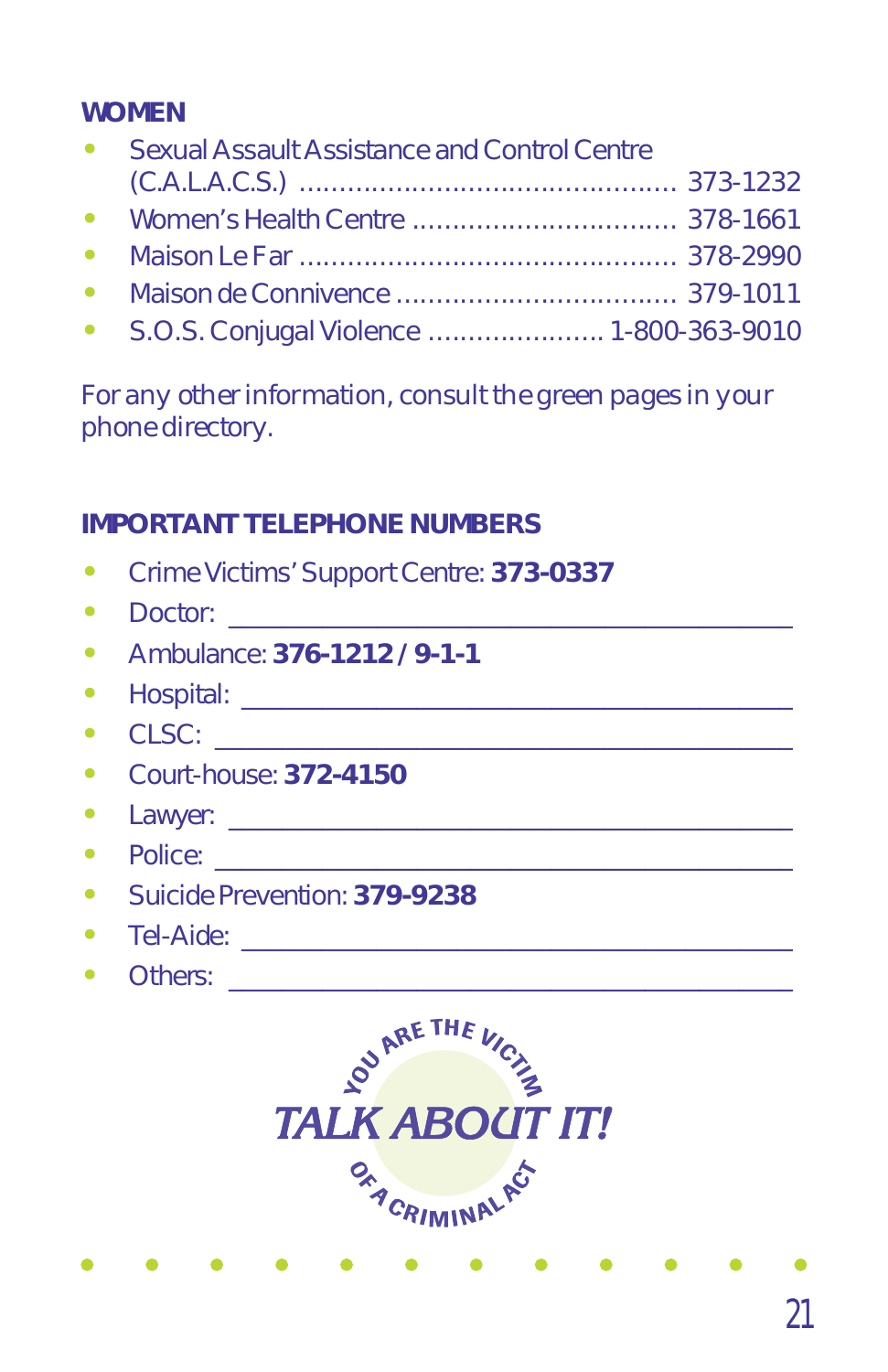# **REFERENCE DOCUMENTS**

(Note du traducteur – *Les titres des ouvrages énumérés sur cette page n'ont pas été traduits car, s'ils existent en langue anglaise, ils possèdent déjà un titre officiel dont il faudrait se servir.*)

*Guide d'intervention auprès des victimes d'actes criminels,* Association québécoise Plaidoyer-victimes, 2<sup>nd</sup> edition, 1992.

National Clearinghouse on Family Violence and Manitoba Gerontology Association. *Les mauvais traitements et la négligence envers les personnes agées*, Department of National Health and Welfare, 1986.

DAPHNE, Nahmiash, *L'intervention en situation de risque d'abus en milieu naturel*.

*Problématique de l'abus exercé à l'endroit des personnes agées*, ministère de la Santé et des Services sociaux, Government of Quebec, January, 1988.

POUPART, Lise, *Le processus judiciaire criminel ...et vous ! Guide de formation,* Fédération de ressources d'hébergement pour femmes violentées et en difficulté du Québec, Longueil, 1994.

*Violence envers les personnes agées*, pamphlet published by the Chicoutimi CAVAC.